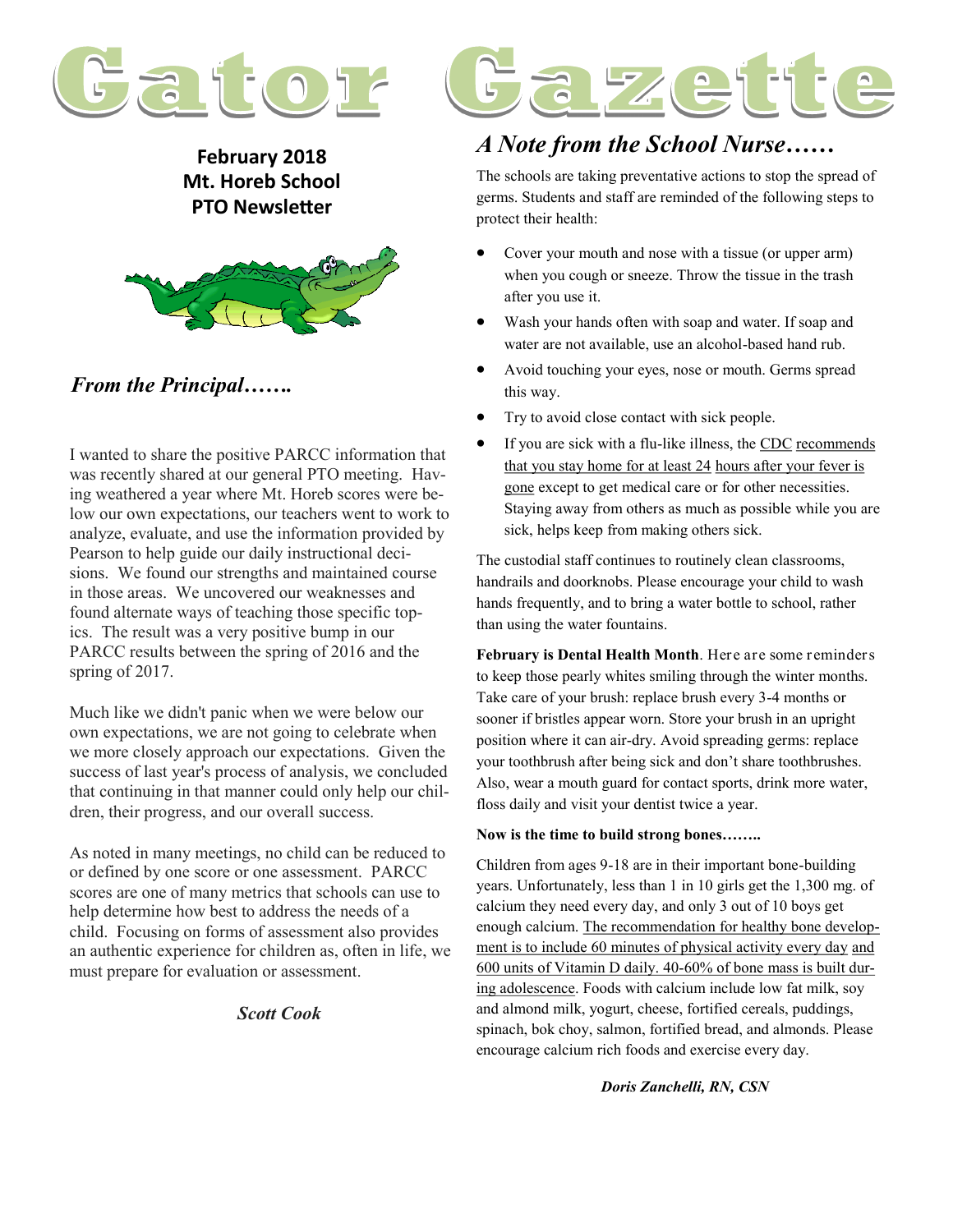## **AFTER SCHOOL CLUBS**

We are very excited to announce that the next session of On the Court Basketball began Wednesday, January 31<sup>st</sup>. Thank you to all the families who are participating!

#### **AUTHOR'S DAY**

Author's day was a great success. Students got to meet Meghan McCarthy. Thank you Ms. Burkhardt and her committee for planning such a fun and educational day.

#### **SPIRITWEAR**

The Mt. Horeb PTO is excited to announce that Gator hats and blankets are now available to purchase.



Download our order form here: [https://](https://secure.myfooddays.com/cache/ImageData.aspx?id=mm-5a5bf1a5881ac865df288c3e) [secure.myfooddays.com/cache/ImageData.aspx?](https://secure.myfooddays.com/cache/ImageData.aspx?id=mm-5a5bf1a5881ac865df288c3e) id=mm-[5a5bf1a5881ac865df288c3e](https://secure.myfooddays.com/cache/ImageData.aspx?id=mm-5a5bf1a5881ac865df288c3e)

#### **ICE CREAM DAY**

The next ice cream days will be held on Friday February 2nd and February 23rd. The cost of ice cream is \$1.00. Snack cards may also be used to pay for ice cream. Snack cards can be purchased for \$5.00 on ice cream day from our volunteers. If paying by check, please make it payable to "Mt. Horeb PTO."

### **BOX TOPS FOR EDUCATION**

Continue to send in your box tops. They are a great way for our school to earn "free money."

#### **DISPLAY CASE**

The PTO would like to thank everyone on this committee for continuing to WOW us with your displays.

#### **PARENTS NIGHT OUT**

Parents Night Out was a success! Thanks to everyone who came out!

#### **UPCOMING EVENTS**

• Family Fun Night – Bingo: More Information to come

• The Science Fair will be held on March  $16<sup>th</sup>$ . **Volunteers still needed**, please reach out to Mrs. Piller if you are interested in helping!

 Teacher Appreciation Week will be held the week of May 7th. If you are interested in volunteering please contact Stacy Sackett at [delstay@aol.com.](mailto:delstay@aol.com)

# **A BIG THANK YOU TO ALL OUR VOLUNTEERS. WITHOUT YOU WE WOULDN'T BE ABLE TO RUN THESE PROGRAMS WITH SUCH SUCCESS!**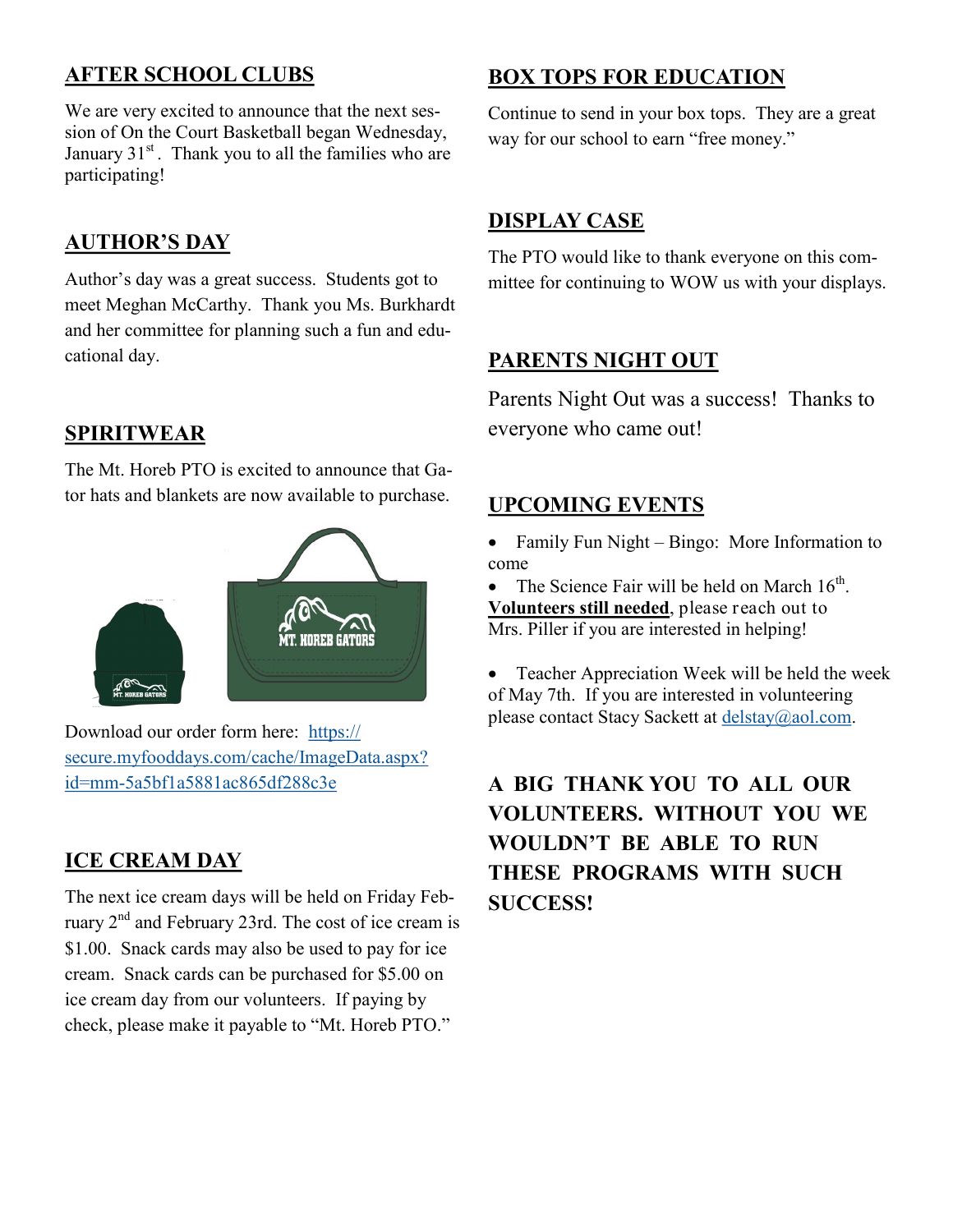#### **Superintendent's Corner**

*"There's just something beautiful about walking in snow that nobody else has walked on. It makes you believe you're special." -* Carol Rifka Brunt

While Ms. Brunt's words conjure images of the beauty of a new-fallen snow, they also remind us of the challenges of safely transporting over 1700 students and 350 staff members to and from the district's schools each day.

The superintendent has the responsibility to close schools, open them late or dismiss them early in hazardous weather or in other extraordinary circumstances which might endanger the health or safety of students or school employees.

A careful analysis of all relevant factors is completed in consultation with school, township, and regional resources when inclement weather is forecast. This process can begin days ahead of an anticipated storm but ultimately plays out in the very early morning hours with decisions made so that the communication plan can be put into action to ensure all families and staff receive word as early as possible.

Now is the time for families to review their plans for responding to these school closing events so that in the event that the phone call comes, they can be implemented quickly to ensure that children are supervised appropriately.

Messages about emergency school closings or delays will be communicated through all available channels - online media outlets, radio station 1450am, broadcast television stations 2, 7, and 12, the district's Facebook and Twitter accounts, [www.warrentboe.org,](http://www.warrentboe.org) the district's telephone system, and through our school-to-home communication system, School Messenger.

Adjustments to the school calendar create challenges for everyone associated with the schools. Ultimately the decision to close or delay will be made based solely on whether it is in the best interest of students' and staff members' health and safety. Thank you for your understanding and cooperation.

Matthew A. Mingle, Ed.D.